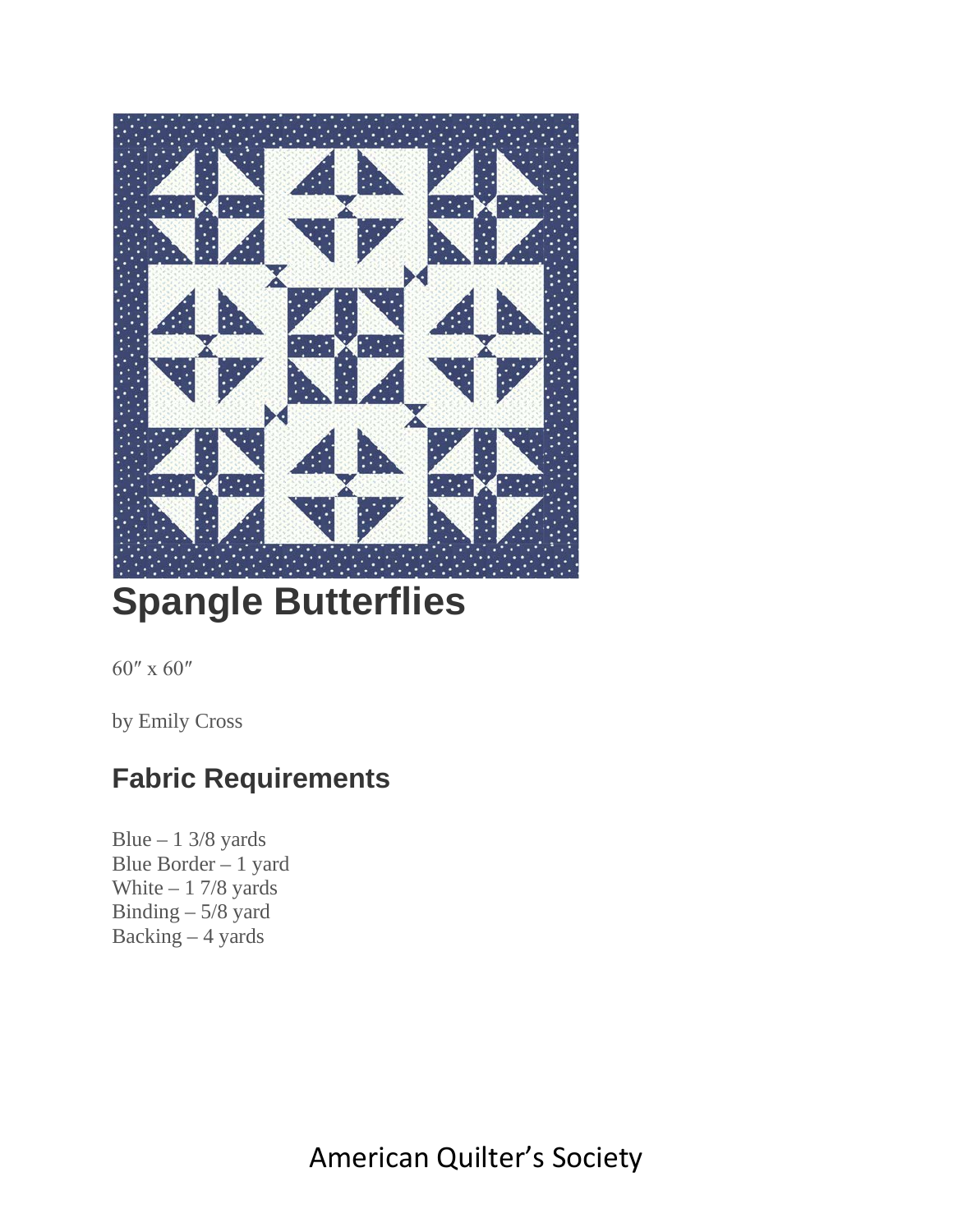#### **Cutting Instructions**

From the blue fabric, cut: (18) 7″ x 7″ (7) 4 1/2″ x 4 1/2″ (20) 3 1/2″ x 6 1/2″

From the blue border fabric, cut: (6) 5″ x Width of Fabric (WOF) strips

From the white fabric, cut: (18) 7″ x 7″  $(7)$  4 1/2" x 4 1/2" (12) 3 1/2″ x 15 1/2″ (16) 3 1/2″ x 6 1/2″

From the binding fabric, cut: (7) 2 1/2″ x WOF strips

## **Half Square Triangle (HST) Units**

Mark the wrong side of the white 7″ squares in half diagonally once. Lay a marked square over a blue 7″ square, right sides together. Sew 1/4″ from each side of the marked line. Cut apart on the marked line.



Trim unit to 6 1/2″ square. Make 36 white/blue HST.

American Quilter's Society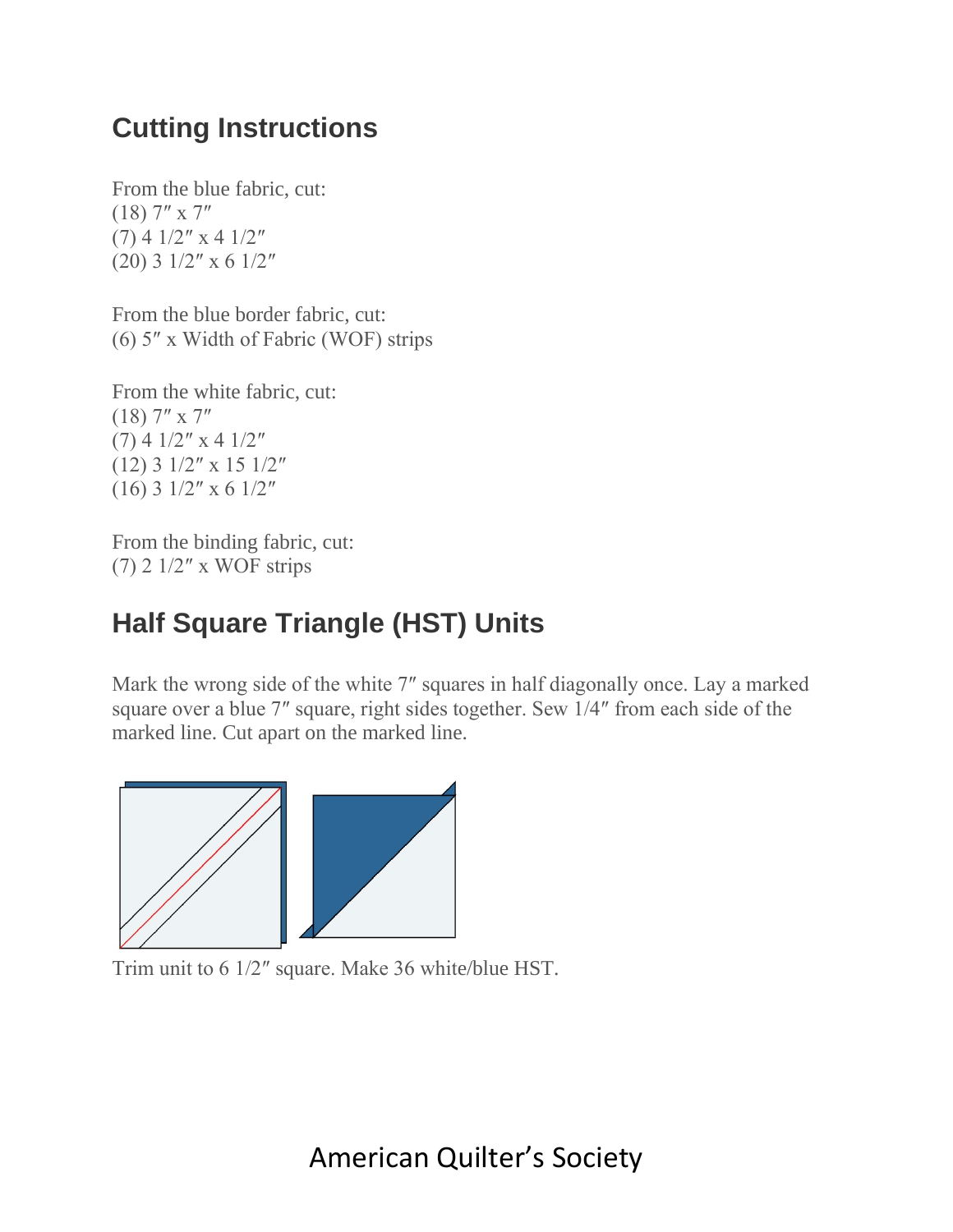## **Quarter Square Triangle (QST) Units**

Mark the wrong side of the white 4 1/2″ squares in half diagonally once. Lay a marked square over a blue 4 1/2″ square, right sides together. Sew 1/4″ from each side of the [marked](http://old.aqsblog.com/wp-content/uploads/2020/05/spangle-butterflies-hst.jpg) line. Cut apart on the marked line and press to make 2 HST.



Take the HST from the previous step. Mark the wrong side of one of the HST in half diagonally once. Lay the marked HST over the other HST with opposite colors facing each other. Sew 1/4″ from each side of the marked line. Cut apart on the marked line to make 2 [white/blue](http://old.aqsblog.com/wp-content/uploads/2020/05/spangle-butterflies-qst.jpg) QST. Trim QST unit to 3½" square.



Repeat to make 13 QST units. (14 will be made using this method, one is not needed.)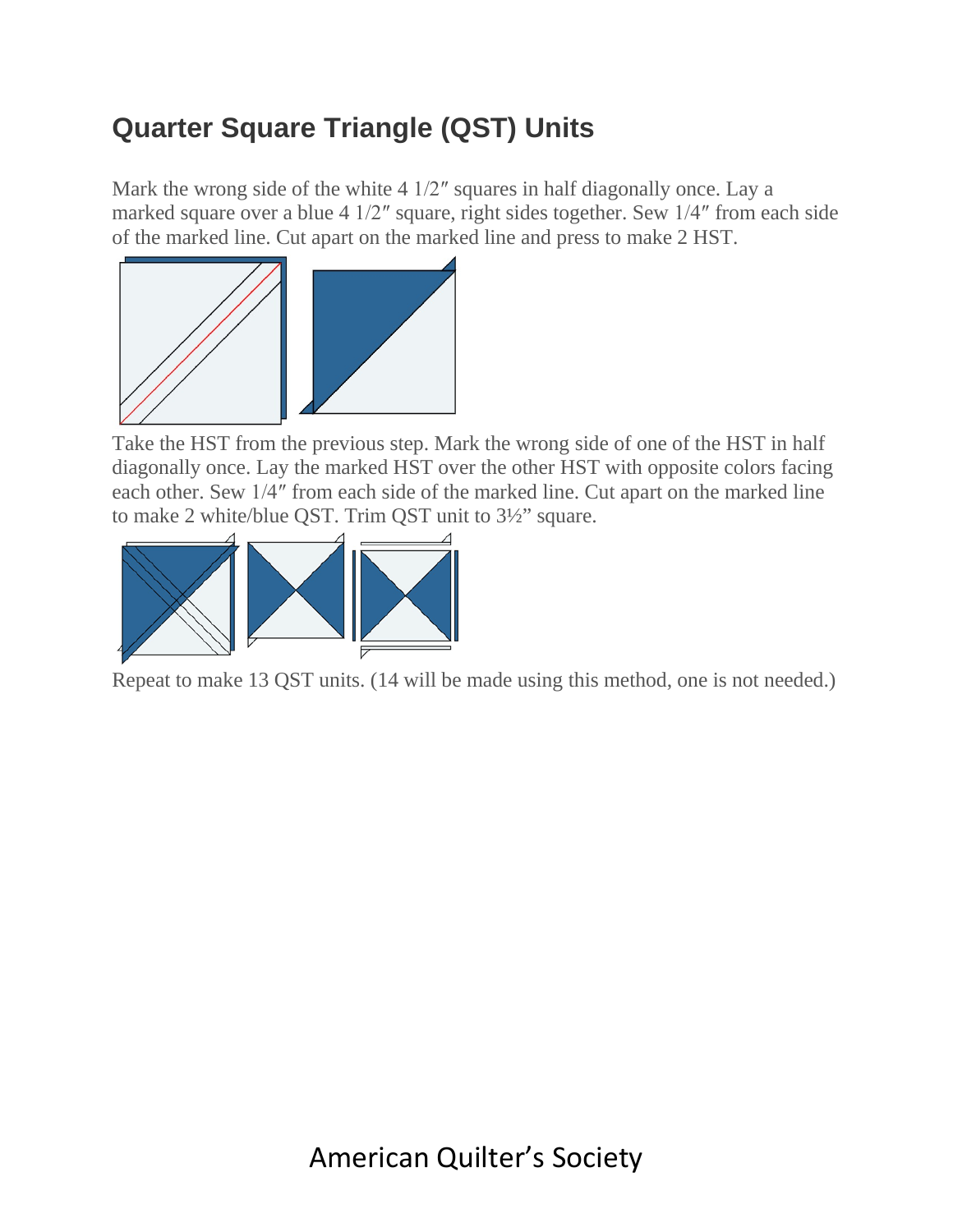#### **Block Assembly**

#### **Dark Block**

Referring to the block below, arrange 4 HST, 1 QST, and 4 blue 3 1/2″ x 6 1/2″ rectangles as shown. Sew all the pieces into rows. Sew the rows together to complete the block. Block measures 10 1/2″ x 10 1/2″ unfinished. Make 5.



Repeat the same process with 2 HST, 1 QST, and 4 white 3 1/2″ x 6 1/2″ rectangles as shown below. Make 4.

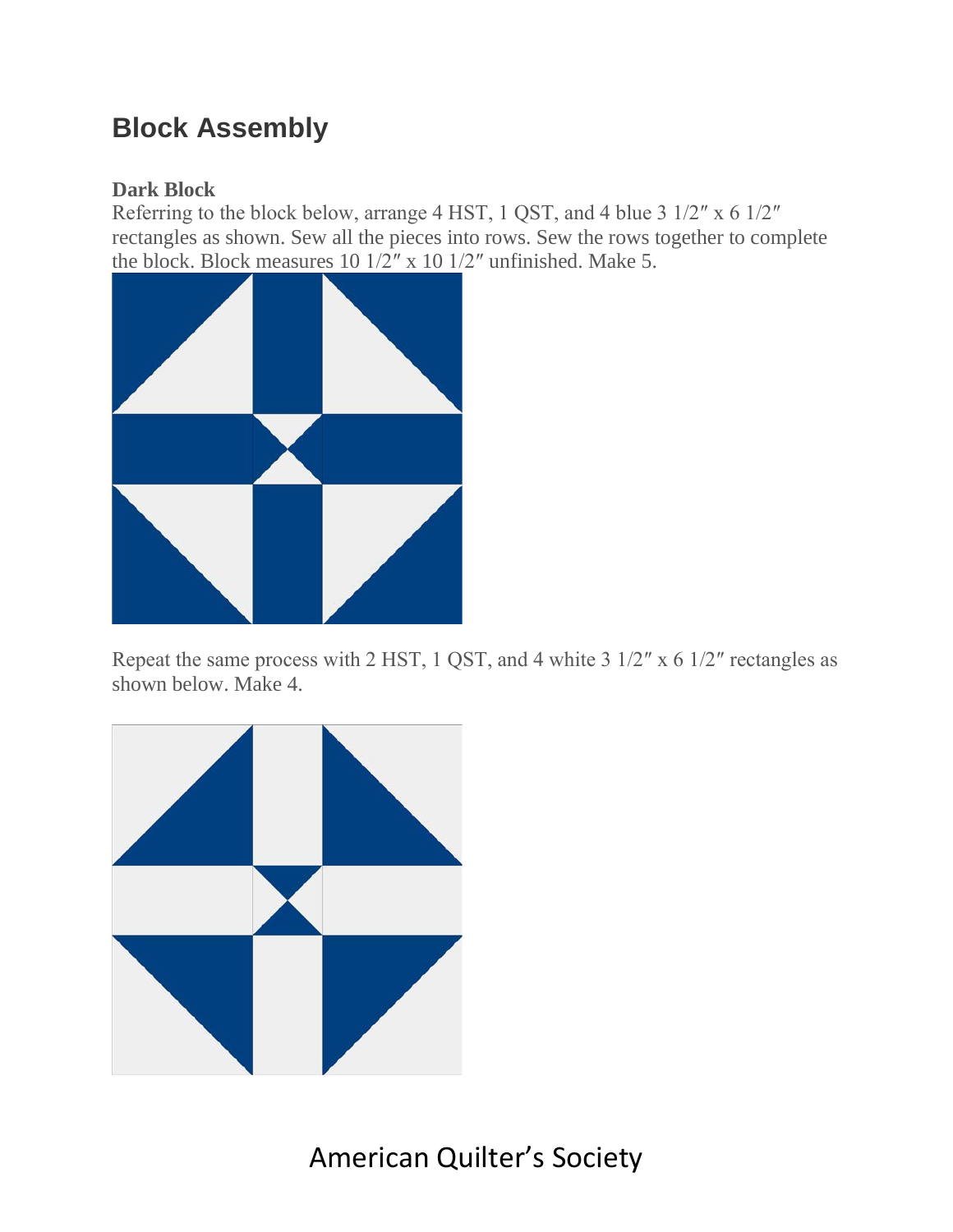#### **Border Strips Assembly**

The border strips need to be sewn together into one long continuous strip and a diagonal seam will help hide where two strips are joined. To start, gather the blue border 5″ x WOF strips.

On a hard workspace, place a strip right side up horizontally with the tail (long ends) pointing towards your non-dominant hand. Lay another strip over the first strip at a 90-degree angle, right sides together, with the tail pointing towards you.

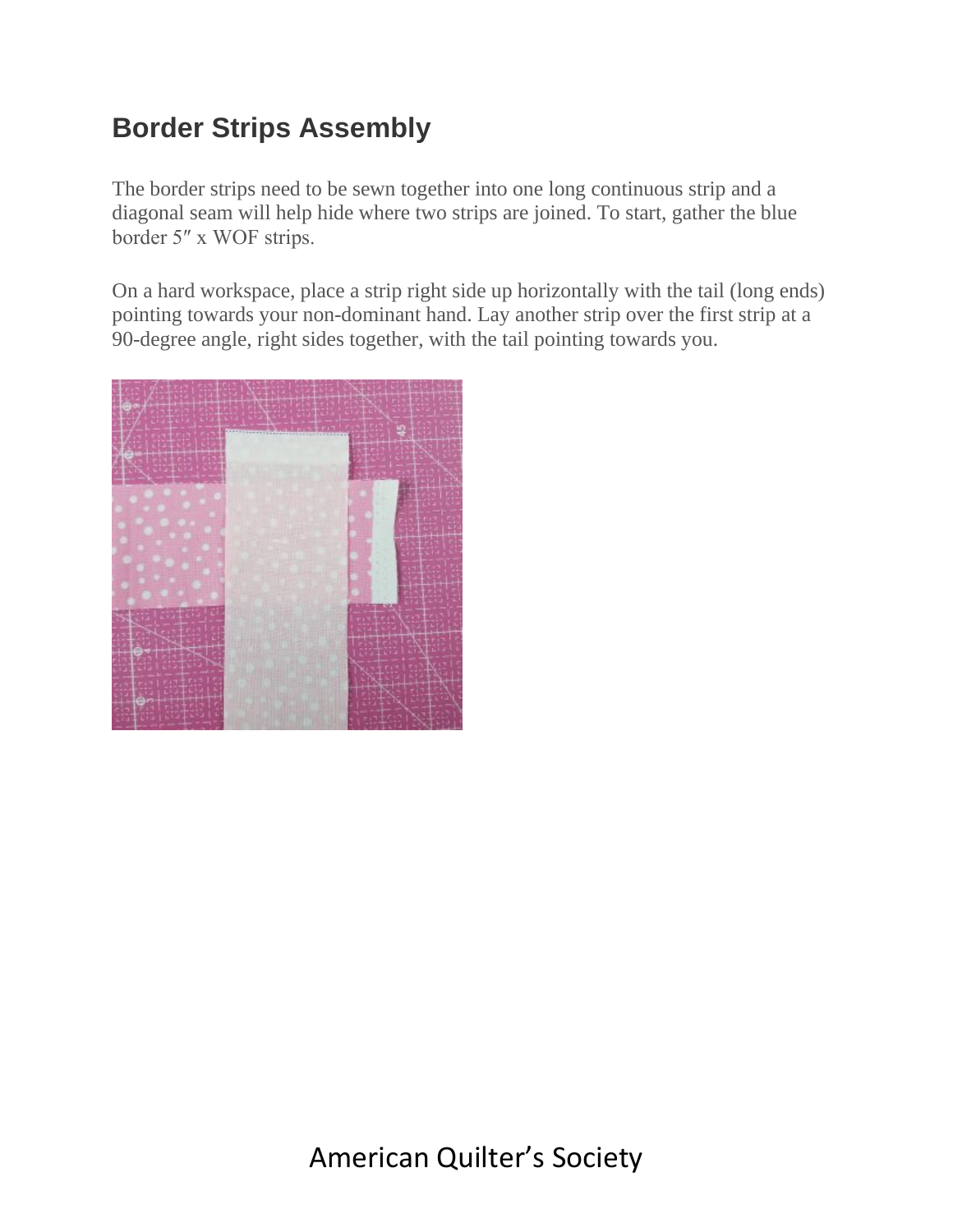Place a ruler over the strips intersecting at a 45-degree angle as shown below and mark.



Pin the selvage ends and carefully fold the strip open following the marked line to check that the seam will create a long, continuous strip.



American Quilter's Society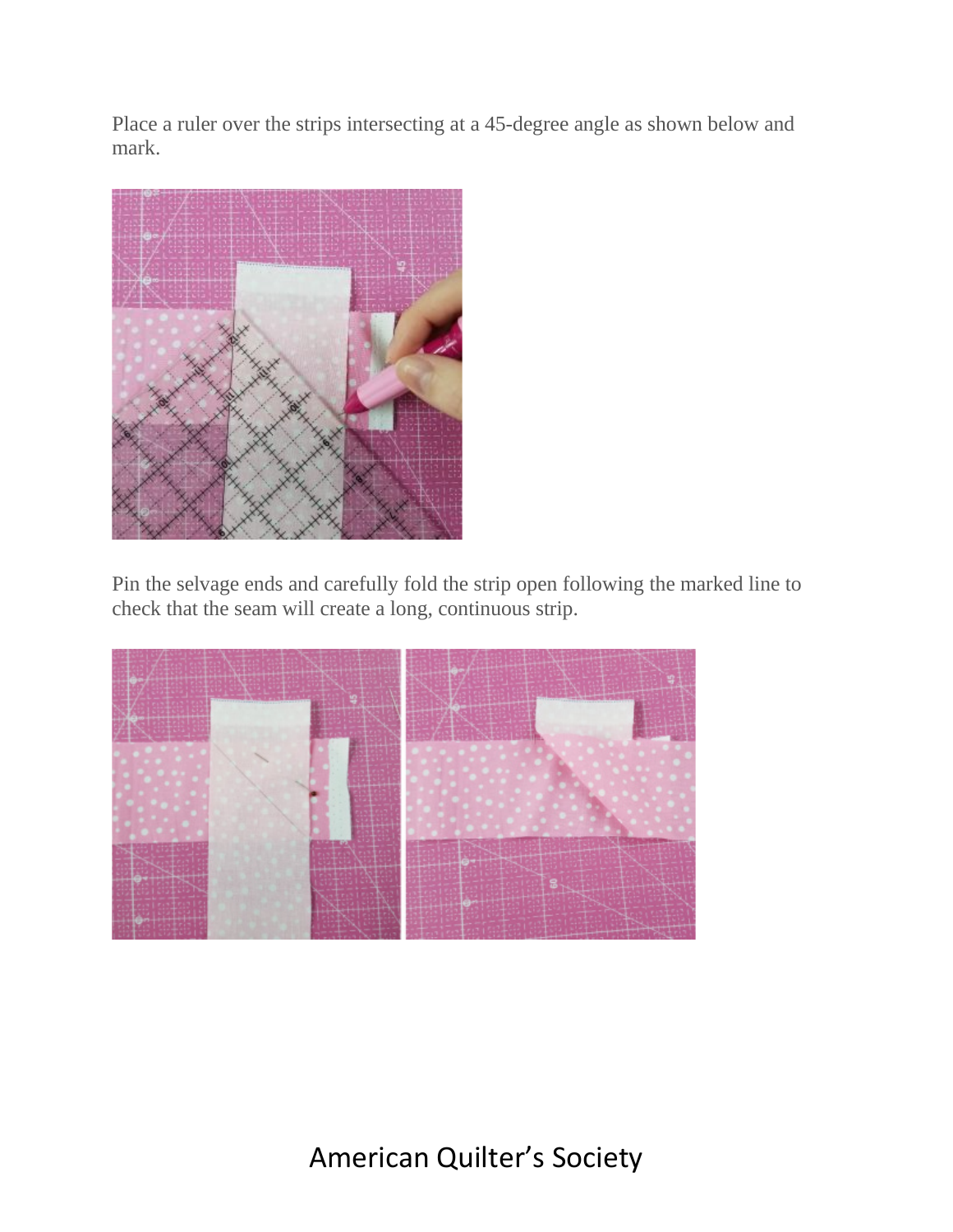Once you've confirmed, replace the top strip over and secure with another pin. Sew on the marked line and trim a 1/4″ seam allowance.



Repeat until all the strips are sewn together.

From the continuous strip, cut the following for the border: (2) 5″ x 60 1/2″ (2) 5″ x 51 1/2″

Repeat for the binding strips.